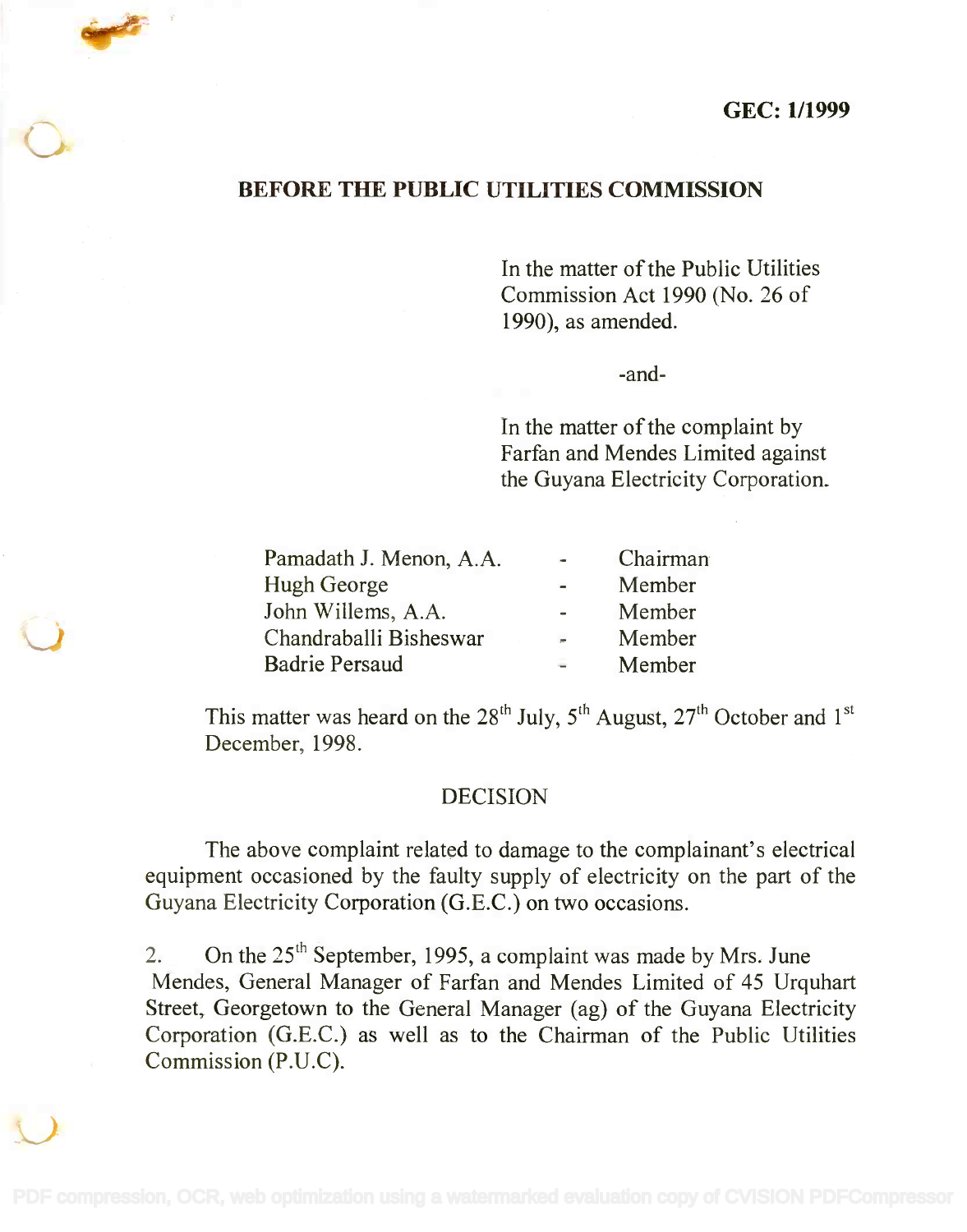3. The nature of the complaint was that on the  $7<sup>th</sup>$  July, 1995, and on the 11<sup>th</sup> September, 1995, respectively, due to faulty electricity supply on the part of the Guyana Electricity Corporation (G.C.E.), the company suffered part of the Guyana Electricity Corporation (G.C.E.), the company suffered loss and damage of valuable electrical equipment. loss and damage of valuable electrical equipment.

4. Copies of bills in support of the claim were submitted along with the 4. Copies of bills in support of the claim were submitted along with the letter of complaint. A request was made for adequate compensation to be letter of complaint. A request was made for adequate compensation to be made to the Company by the G.E.C. for the loss and damage that had been made to the Company by the G.E.C. for the loss and damage that had been suffered. suffered.

5. This complaint was listed for hearing at public hearings of the Public 5. This complaint was listed for hearing at public hearings of the Public Utilities Commission and evidence was led in the matter. Mrs. June Mendes Utilities Commission and evidence was led in the matter. Mrs. June Mendes and Mr. Dominic Mendes appeared before the Commission and they were and Mr. Dominic Mendes appeared before the Commission and they were cross-examined on their evidence in chief by Counsel for the Guyana cross-examined on their evidence in chief by Counsel for the Guyana Electricity Corporation (G.E.C.). Electricity Corporation (G.E.C.).

6. The record disclosed no evidence of any complaint having been made 6. The record disclosed no evidence of any complaint having been made in respect of the incident on July 7, 1995, to the Guyana Electricity in respect of the incident on July 7, 1995, to the Guyana Electricity Corporation (G.E.C.). However, the record discloses that on the  $11<sup>th</sup>$ September, 1995, a complaint was made to the G.E.C. about damaged September, 1995, a complaint was made to the G.E.C. about damaged appliances. appliances.

7. The record also showed that on the  $11<sup>th</sup>$  September, 1995, a G.E.C. crew visited the scene and replaced a defective neutral transformer drop. crew visited the scene and replaced a defective neutral transformer drop.

8. Counsel for the Guyana Electricity Corporation submitted thus at the 8. Counsel for the Guyana Electricity Corporation submitted thus at the Public hearing on the  $27<sup>th</sup>$  October, 1998:

> . . . we have taken a position with respect to this claim, or at " ... we have taken a position with respect to this claim, or at least part of this claim. We are prepared to discuss the possibility of resolution of the claim to the extent that damage possibility of resolution of the claim to the extent that damage resulted from an incident which took place on the  $11<sup>th</sup>$  – the second of the two claims, Sir." (p.4) of the transcript. second of the two claims, Sir." *(pA)* of the transcript.

He went on to state as follows:

"Our position is, we are prepared at this point in time to discuss "Our position is, we are prepared at this point in time to discuss with Mrs. Mendes possible resolution of her claims as a result with Mrs. Mendes possible resolution of her claims as a result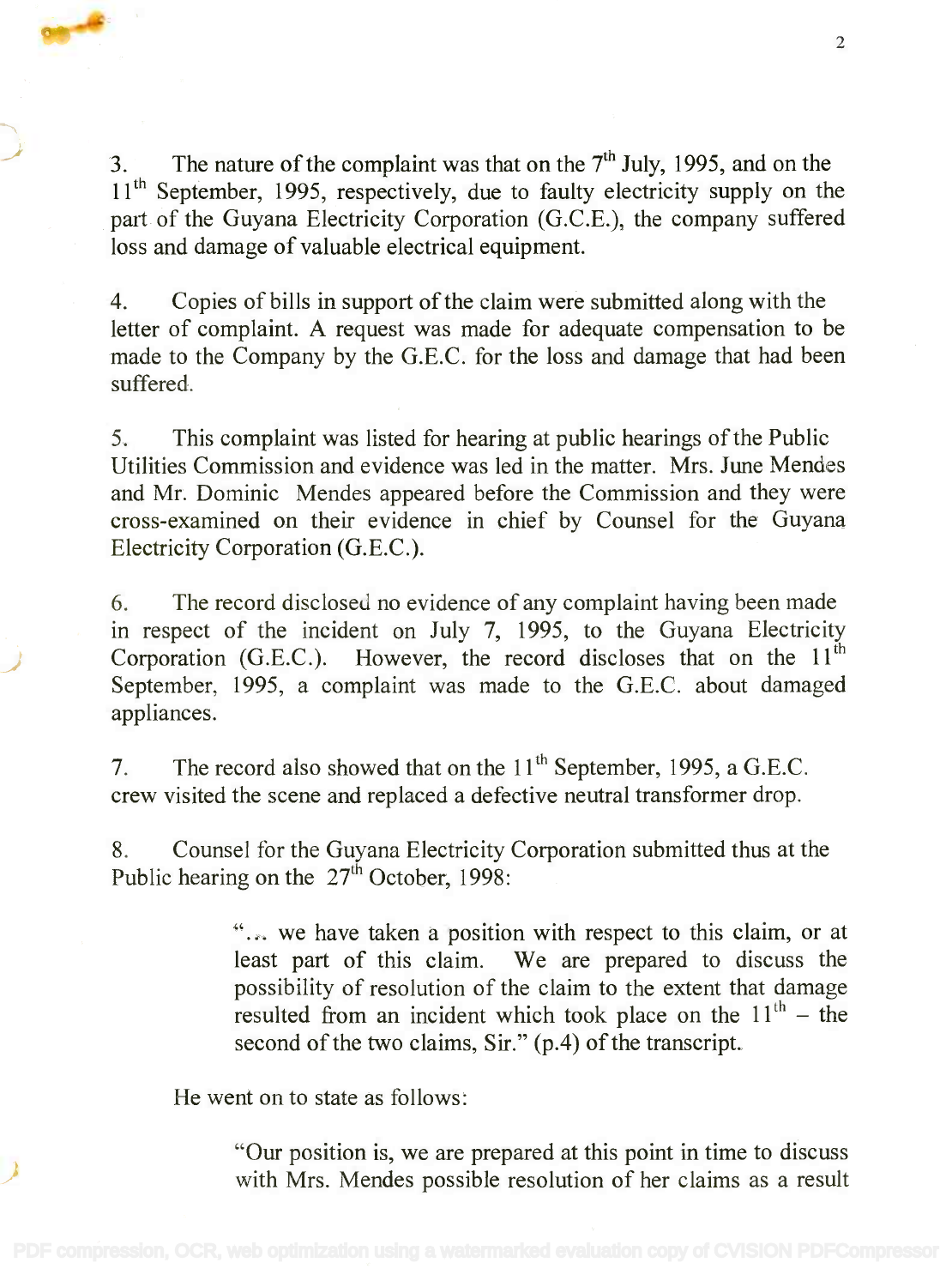of the allegation of the second problem. We have a problem of the allegation of the second problem. We have a problem with the first claim in that we have checked all our records and there is nothing within the records, or there is no evidence that there is nothing within the records, or there is no evidence that there was any problem on the  $7<sup>th</sup>$  July ..." (p.5) of the transcript. *h* July ... " (p.5) of the transcript.

3 and 20

9. On the 1<sup>st</sup> December, 1998, the Commission was reminded by Counsel for the G.E.C. of the Corporation's position in relation to the claim Counsel for the G.E.C. of the Corporation's position in relation to the claim by Farfan and Mendes Limited. He said: by Farfan and Mendes Limited. He said:

> "I had indicated to you that we were looking at the possibility "I had indicated to you that we were looking at the possibility of settling one part of the claim. I believe the claim by the of settling one part of the claim. 1 believe the claim by the Company with respect to the second incident  $-$  September 11, 1995, I believe." (p.37) of the transcript. 1995, 1believe." (p.37) of the transcript.

10. There was an indication given by Counsel for the G.E.C. that they still 10. There was an indication given by Counsel for the G.E.C. that they still need to present evidence ... and that he wished to examine two witnesses. need to present evidence ... and that he wished to examine two witnesses. (Pages 38 and 39 of the transcript.) But no witnesses were produced by the (Pages 38 and 39 of the transcript.) But no witnesses were produced by the G.E.C. G.E.C.

11. The extent of the claim for damages in respect of the September 11, 11. The extent of the claim for damages in respect of the September 11, 1995 incident is in the order of some five hundred and twelve thousand, and 1995 incident is in the order of some fIve hundred and twelve thousand, and fifty-one (\$512,051.00) dollars. fIfty-one (\$512,051.00) dollars.

12. The claim for compensation for damage to equipment is made under 12. The claim for compensation for damage to equipment is made under Section 27(1) of the Public Utilities Commission Act 1990 (No. 26 of 1990), Section 27(1) of the Public Utilities Commission Act 1990 (No. 26 of 1990), as amended (the Act). Under that provision the Commission may direct a as amended (the Act). Under that provision the Commission may direct a public utility to: public utility to:

> "Pay to any consumer compensation for loss or damage "Pay to any consumer compensation for loss or damage suffered by the consumer on account of the failure of the public suffered by the consumer on account of the failure of the public utility to comply with section 26." utility to comply with section 26."

13. Section 26(1) of the Act provides that  $-$ 

00

"Every public utility shall maintain its property and equipment "Every public utility shall maintain its property and equipment in such condition as to enable it to provide, and make every in such condition as to enable it to provide, and make every reasonable effort to provide service to the public in all respects reasonable effort to provide service to the public in all respects safe, adequate, efficient, reasonable and non-discriminatory and safe, adequate, efficient, reasonable and non-discriminatory and shall make all such repairs, change, alterations, substitutions, shall make all such repairs, change, alterations, substitutions,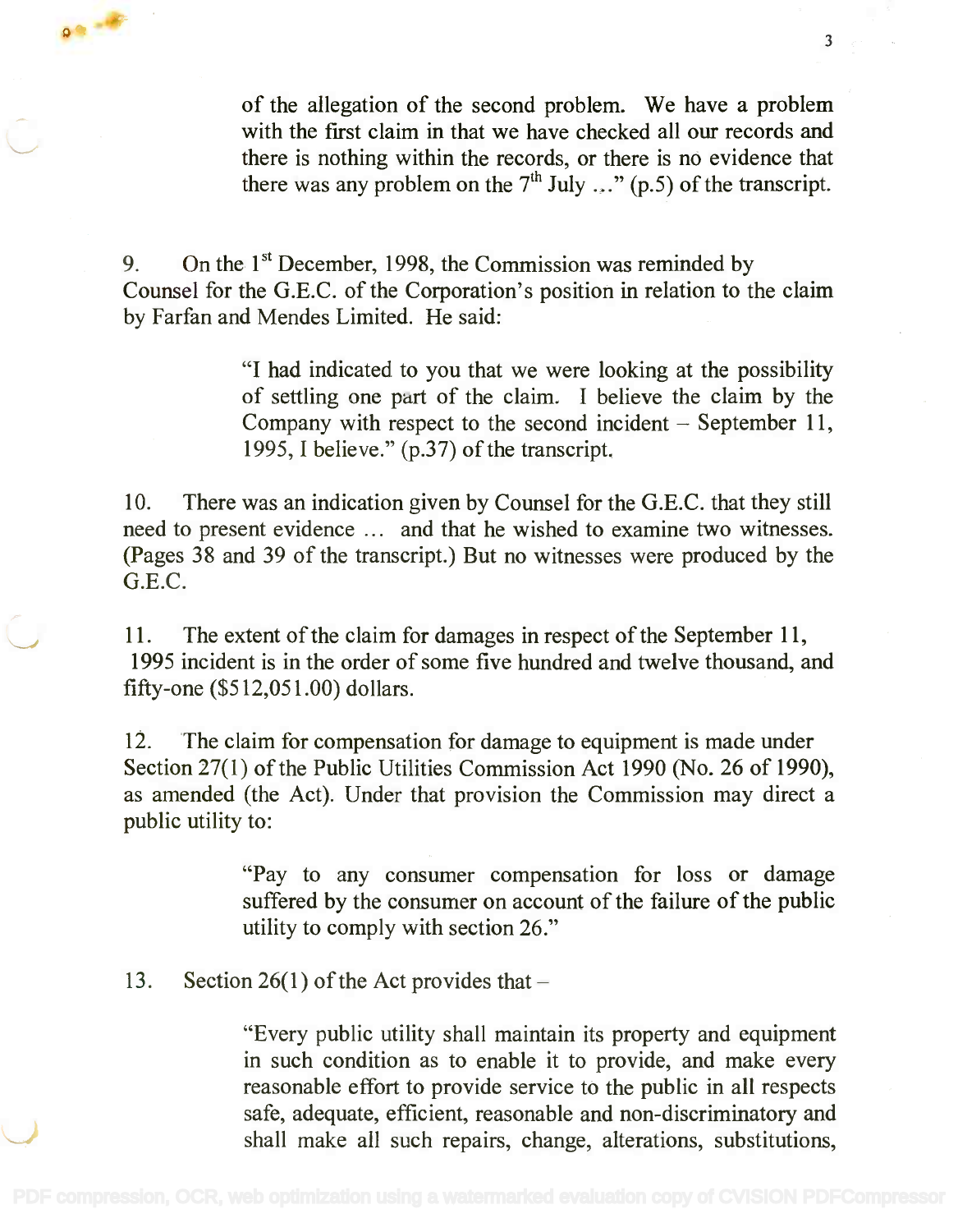extensions and improvements in or to such service as shall be extensions and improvements in or to such service as shall be necessary or proper for the accommodation and convenience of necessary or proper for the accommodation and convenience of the public or as shall be necessary to incorporate, from time to the public or as shall be necessary to incorporate, from time to time, advances in technology." time, advances in technology."

14. By its decision dated  $23^{\text{rd}}$  May, 1996, the Public Utilities Commission held as follows: held as follows:

> "Having regard to all the circumstances and the evidence before "Having regard to all the circumstances and the evidence before us we are satisfied that very often the service provided by the us we are satisfied that very often the service provided by the G.E.C. is not safe." G.E.C. is not safe."

15. No evidence was produced by the G.E.C to show that the situation has changed or that at the time of the incident on the  $11<sup>th</sup>$  September, 1995, the supply of electricity was adequate and safe. The opposite situation was supply of electricity was adequate and safe. The opposite situation was shown. The evidence is that there was a defective neutral transformer drop shown. The evidence is that there was a defective neutral transformer drop which G.E.C. crew replaced on receipt of the complaint regarding the which G.E.C. crew replaced on receipt of the complaint regarding the incident on 11<sup>th</sup> September, 1995.

16. On the facts presented in this matter and upon careful consideration of 16. On the facts presented in this matter and upon careful consideration of all the submissions made we make the following all the submissions made we make the following

## ORDER

(i) G.E.C. shall pay within thirty (30) days from the date of this Order (i) G.E.C. shall pay within thirty (30) days from the date of this Order \$512,051.00 to the complainant as compensation under Section 27 (1) of the \$512,051.00 to the complainant as compensation under Section 27 (1) of the  $\det$ ;

(ii) G.E.C. shall pay within thirty (30) days from the date of this Order (ii) G.E.C. shall pay within thirty (30) days from the date of this Order \$3,000.00 as costs of these proceedings. \$3,000.00 as costs of these proceedings.

Dated this // <sup>/ t</sup>day of March, 1999.

(On Leave) (On Leave) PAMADATH J. MENON, A.A CHAIRMAN PAMADATHJ. MENON, A.A